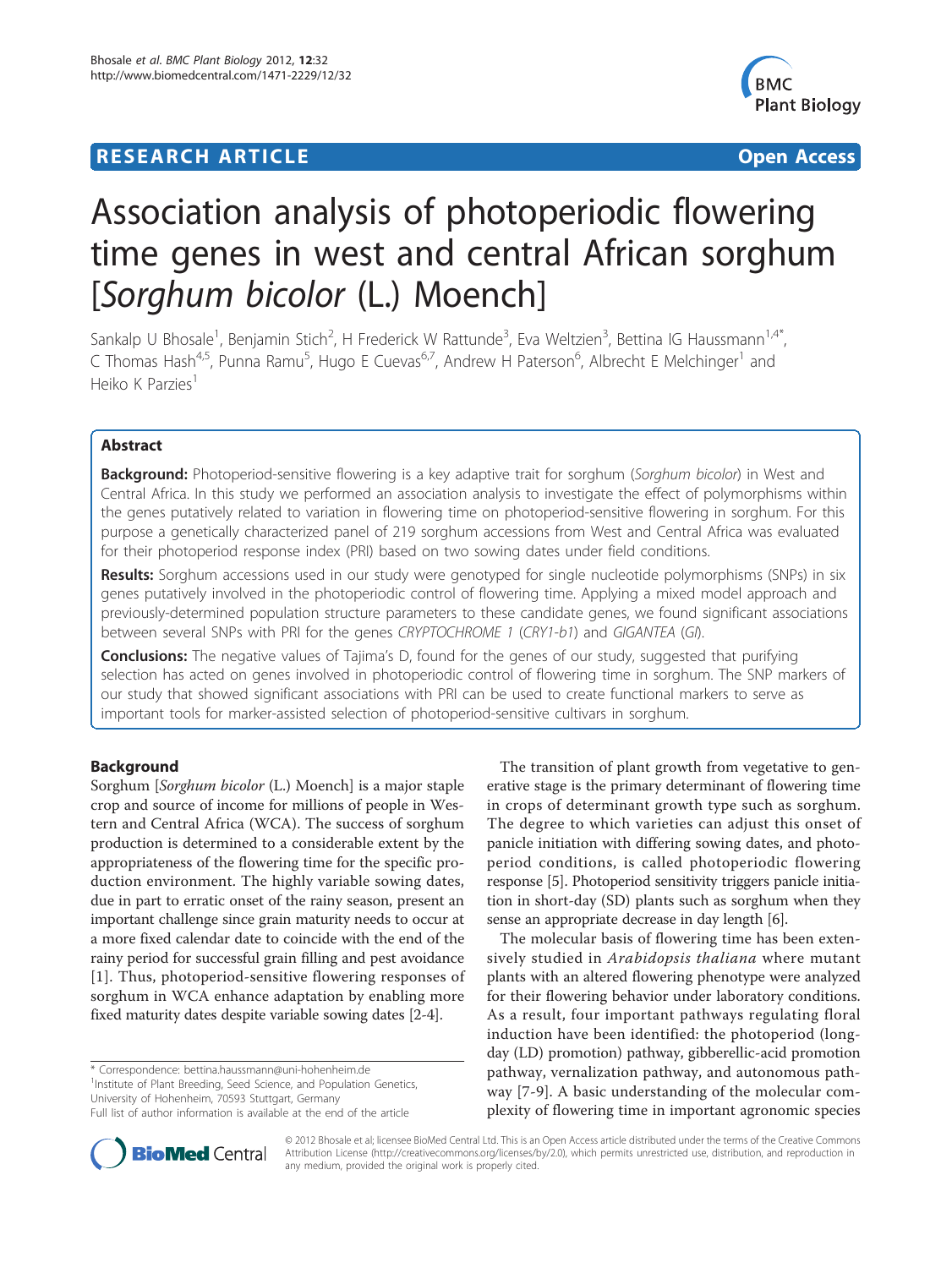with large genomes such as maize (Zea mays L.), wheat (Triticum aestivum L.), barley (Hordeum vulgare L.), and pearl millet (Pennisetum glaucum (L.) R. Br.) has been facilitated by comparative use of floral pathways from A. thaliana (for review see, [[9-11\]](#page-8-0)). Flowering time genes and sequences can be used by breeders for the development of molecular markers or for targeted genetic modification of flowering time.

# Current knowledge on genetics of photoperiod-sensitive flowering

Since Bünning [\[12](#page-8-0)] first proposed that the photoperiodic time-keeping mechanism is associated with the circadian clock, there has been a considerable amount of research on the photoperiod pathway. The basis of day-length measurement is the interaction of an external light signal with the circadian rhythm [[6\]](#page-8-0). In the photoperiod-sensitive flowering process (Figure 1), light signals are perceived by photoreceptors involved in the resetting of the circadian clock, with the result that plants respond to the light and dark cycles [[13\]](#page-8-0). Genes such as CIRCADIAN CLOCK ASSOCIATED1 (CCA1), LATE ELONGATED



HYPOCOTYL (LHY), and TIMING OF CAB EXPRES-SION1 (TOC1) are the core components of the central oscillator of the circadian system. The oscillator determines the phase of *CONSTANS* (*CO*) transcription [\[14](#page-8-0)]. CO is an important gene that links the circadian clock to flowering [[15\]](#page-8-0), and it induces the transcription of FLOW-ERING LOCUS T (FT) to promote flowering  $[11,16]$  $[11,16]$ . Recent research has shown that the FT protein in Arabidopsis and corresponding proteins in other plants are an important part of the florigen [\[17,18\]](#page-8-0), which is a leaf-generated mobile flowering signal initiating floral morphogenesis at the shoot apex [[17,19\]](#page-8-0).

# Status of research on flowering time genes in sorghum

A series of six maturity genes have been recognized to affect flowering time and photoperiodic flowering response in sorghum:  $Ma_1$ ,  $Ma_2$ ,  $Ma_3$ ,  $Ma_4$ ,  $Ma_5$ , and  $Ma<sub>6</sub>$  [[20](#page-8-0),[21](#page-8-0)]. The first four maturity genes inhibit flowering under LD conditions but allow early flowering under short day conditions. Of these first four genes,  $Ma<sub>1</sub>$ causes the greatest sensitivity to LD conditions. In contrast,  $Ma_2$ ,  $Ma_3$ , and  $Ma_4$  generally have more modest effects on sensitivity to LD conditions [[20](#page-8-0)]. Kouressy et al. [\[22](#page-8-0)] showed that photoperiod sensitivity was affected by dominant alleles of one major gene, equivalent to the  $Ma<sub>5</sub>$  or  $Ma<sub>6</sub>$  maturity loci identified by Aydin et al. [\[23](#page-8-0)]. Several other studies report on sorghum photoperiodic flowering [[24-26\]](#page-8-0). These studies highlighted the role of phytochromes as an important gene family. Childs et al. [[27](#page-8-0)] demonstrated that the  $Ma<sub>3</sub>$  gene is synonymous to PHYB and sequenced other phytochromes such as PHYA and PHYC. It is interesting that mutations in sorghum  $Ma<sub>3</sub>$  and A. thaliana PHYB both reduce sensitivity to non-inductive day-lengths [[28,29](#page-8-0)]. Recently, positional cloning identified Ma1 as a putative pseudoresponse regulator protein 37 (PRR37), which acts as inhibitor of CO and floral activator genes [[30](#page-8-0)]. Bhattramakki et al. [[31](#page-8-0)] reported that primers for SSR marker Xtxp320 are derived from the PHYB sequence, but this sequence variation was not detected by White et al. [[32\]](#page-8-0) in studies of the PHYB sequence from several diverse sorghum accessions. There are indications that the Xtxp320 (PHYB) primer pair detects more than one locus as there are reports of Xtxp320 mapping to SBI-01 (where PHYA, PHYB and PHYC are located) and/or SBI-10 (e.g., [[33\]](#page-8-0)). However, to our knowledge, there has not been a study analyzing systematically the effect of candidate genes (CGs) from the photoperiod sensitivity pathway on photoperiodic flowering response in sorghum.

Advanced plant breeding techniques such as MAS have the potential to accelerate the selection process substantially [\[34](#page-8-0),[35\]](#page-8-0). Functional markers are the stateof-the-art molecular tools that minimize the risk of recombination between marker and QTL alleles [[36\]](#page-9-0).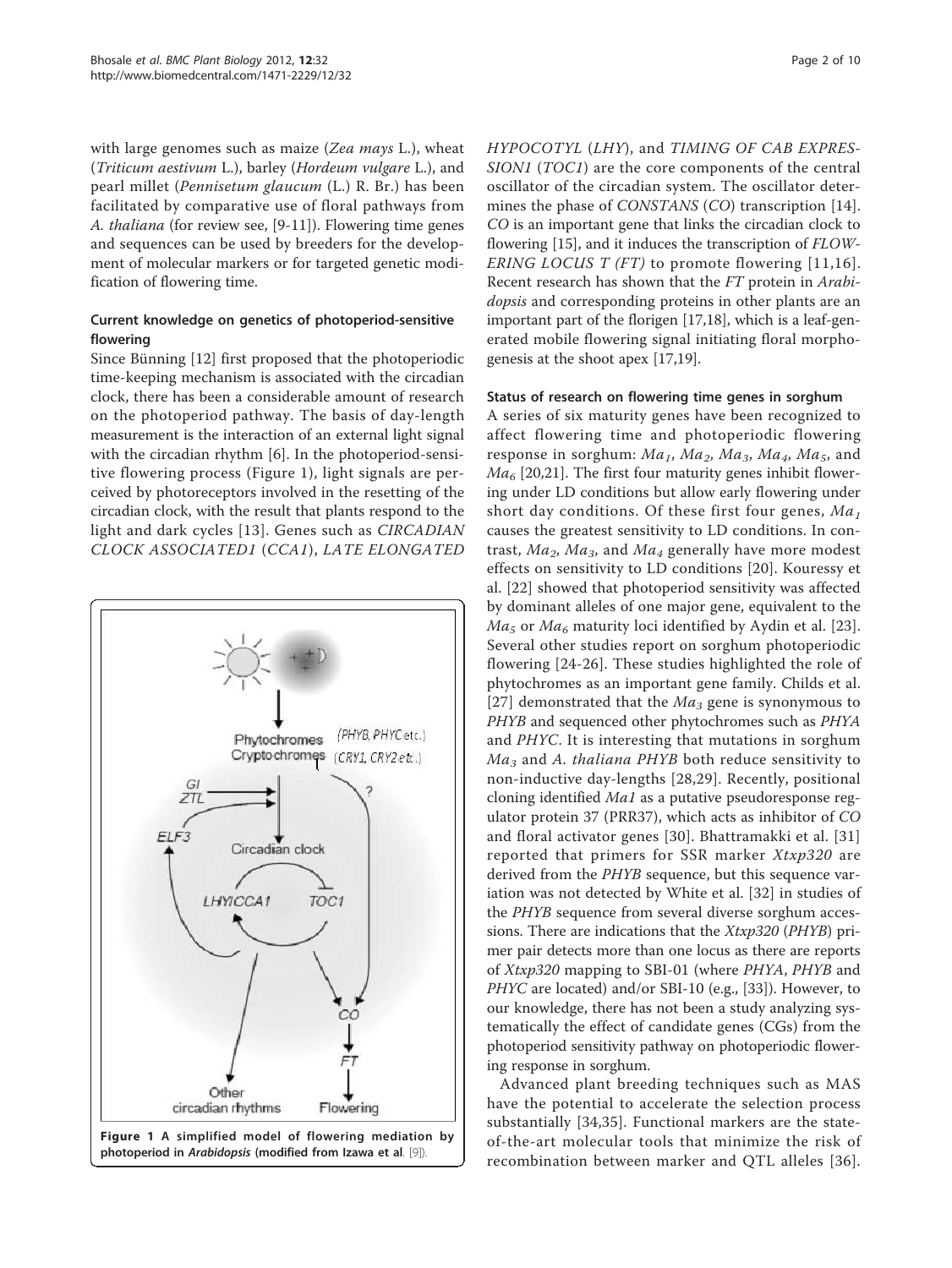<span id="page-2-0"></span>Association studies based on linkage disequilibrium offer a new possibility to identify marker-trait associations (cf. [[37\]](#page-9-0)).

In this study we examined a panel of sorghum accessions from West Africa established expressly to represent the range of photoperiodic response. The objectives of our study were to (i) characterize the photoperiodic flowering response of these sorghum accessions under field conditions, and (ii) investigate the association between variation for photoperiodic sensitivity for flowering time and polymorphisms in six partially amplified genes putatively related to variation in flowering time in sorghum [CRYP-TOCHROME 1 (CRY1; Sb04g023680), CRYPTOCHROME 2 (CRY2; Sb06g018510), LATE ELONGATED HYPOCO-TYL (LHY; Sb04g031590), GIGANTEA (GI; Sb03g003650), HEADING DATE 6 (HD6; Sb02g001110), and Dwarf8 (SbD8; Sb01g010660)].

# Results

# Phenotypic evaluation

Analysis of the field data on flowering time showed that sorghum accessions of our study exhibited a wide range of photoperiodic response. The days to 50% flowering (DFL50%) of sorghum accessions sown on 10 June ranged from 47 to 141, and those sown on 10 July from 44 to 117 days, respectively (Table 1). The PRI for the accessions ranged from -7 to 37 (see additional file [1](#page-7-0)). From the phenotypic data it was observed that when sown late (on 10 July) the accessions of sorghum generally showed a reduction of growth cycle compared to when sown earlier (on 10 June). The mean DFL50% values of the two sowing dates were significantly different ( $p < 0.01$ ). For both sowings dates, early-maturing accessions were generally less sensitive to photoperiod (i.e. had lower PRI values), than the late-maturing accessions (which had higher PRI values). The mean plant height of the accessions in the June sowing was significantly ( $p < 0.001$ ) greater than their mean plant height in the July sowing.

# Co-localization of the genes on sorghum genome sequence

Gene sequences of the CGs studied were BLASTsearched against the aligned sorghum genome sequence (Paterson et al. [\[38](#page-9-0)]) to identify the physical locations of

Table 1 Days to 50% flowering (DFL50%) and plant height (cm) of sorghum accessions for two sowing dates

|                                                              | Sowing 1 (June 10) | Sowing 2 (July 10)                          |  |  |
|--------------------------------------------------------------|--------------------|---------------------------------------------|--|--|
| <b>Trait</b>                                                 |                    | Range Mean SE Range Mean SE t               |  |  |
| DFI 50%                                                      |                    | 47-141 99.84 1.05 44-117 79.00 0.76 40.23** |  |  |
| Plant height 132-590 417.74 5.20 112-550 362.86 4.91 8.51*** |                    |                                             |  |  |

\*\*, \*\*\* Genetic differences among accessions significant at  $P < 0.01$  and  $<$ 0.001, respectively

these genes. BLAST search identified that the CRY1-b1 gene has its best possible hit on sorghum chromosome 4 at 53.35 Mb (similar to Sb04g023680), GI gene has a unique location on sorghum chromosome 3 at 3.88 Mb (similar to Sb03g003650), CRY2-2 gene has a location on sorghum chromosome 6 at 48.11 Mb (similar to Sb06g018510), LHY gene is located on sorghum chromosome 4 at 61.55 Mb (similar to Sb04g031590), HD6 gene has its best possible hit on sorghum chromosome 2 at 0.98 Mb (similar to Sb02g001110), and SbD8 gene has its best possible hit on sorghum chromosome 1at 9.42 Mb (similar to Sb01g010660).

To validate whether these genomic regions have any association with flowering genes like CRY1b and GI, gene sequences for CRY1b and GI from different cereals and other model crop species [CRY1b sequences from Oryza sativa (OsAB073547), T. aestivum (TaEF601537), H. vulgare (HvDQ201153), A. thaliana (AtGQ177026), and GI sequences from O. sativa (OsAJ133787), T. aestivum (TaAF543844), H. vulgare (HvAY740524), A. thaliana (AtAF105064)] were BLAST searched against the aligned sorghum genome. For each gene, only the best hit could be considered for budget reasons. For the six CGs, an overview of their BLAST scores, E-values with sorghum, and percentage similarity with their respective homologs in Arabidopsis and rice obtained by direct nucleotide sequence comparisons is given in Table [2.](#page-3-0)

#### Candidate gene sequence diversity

Sequences obtained from primers designed in this study (Table [3\)](#page-3-0) were the desired fragments of the targeted gene (see additional file [2\)](#page-7-0). This was confirmed by the high BLAST scores obtained when all fragments were searched against the sorghum genome sequence database (Phytozome) using the BLAST tool. For the CGs, 35% of the total sequenced region (4386 bp) was coding and 65% was non-coding. The number of polymorphic sites was highest for GI and lowest for CRY2-2 (Table [4](#page-4-0)). Considering all six genes in this study, the average number of polymorphic sites (S) was 12.5, the average nucleotide diversity (π) was 0.005, and Tajima's D value was negative for all genes and was highly significant for genes CRY2-2, HD6, and GI.

#### Linkage disequilibrium analyses

A linkage disequilibrium analysis was performed for six CGs under study. The average  $r^2$  values for the CGs were,  $CRY1-b1 = 0.21$ ,  $CRY2-2 = 0.13$ ,  $LHY-4 = 0.074$ ,  $HD6 = 0.31, GI = 0.17, and SbD8 = 0.024.$  In the case of the CRY1-b1 gene, two strong linkage disequilibrium blocks were detected at the 5' UTR (untranslated region) and at the 3' end of the sequence (coding region). The linkage disequilibrium matrix plots for the CGs studied are shown in Figure [2](#page-5-0) and additional file [3](#page-7-0).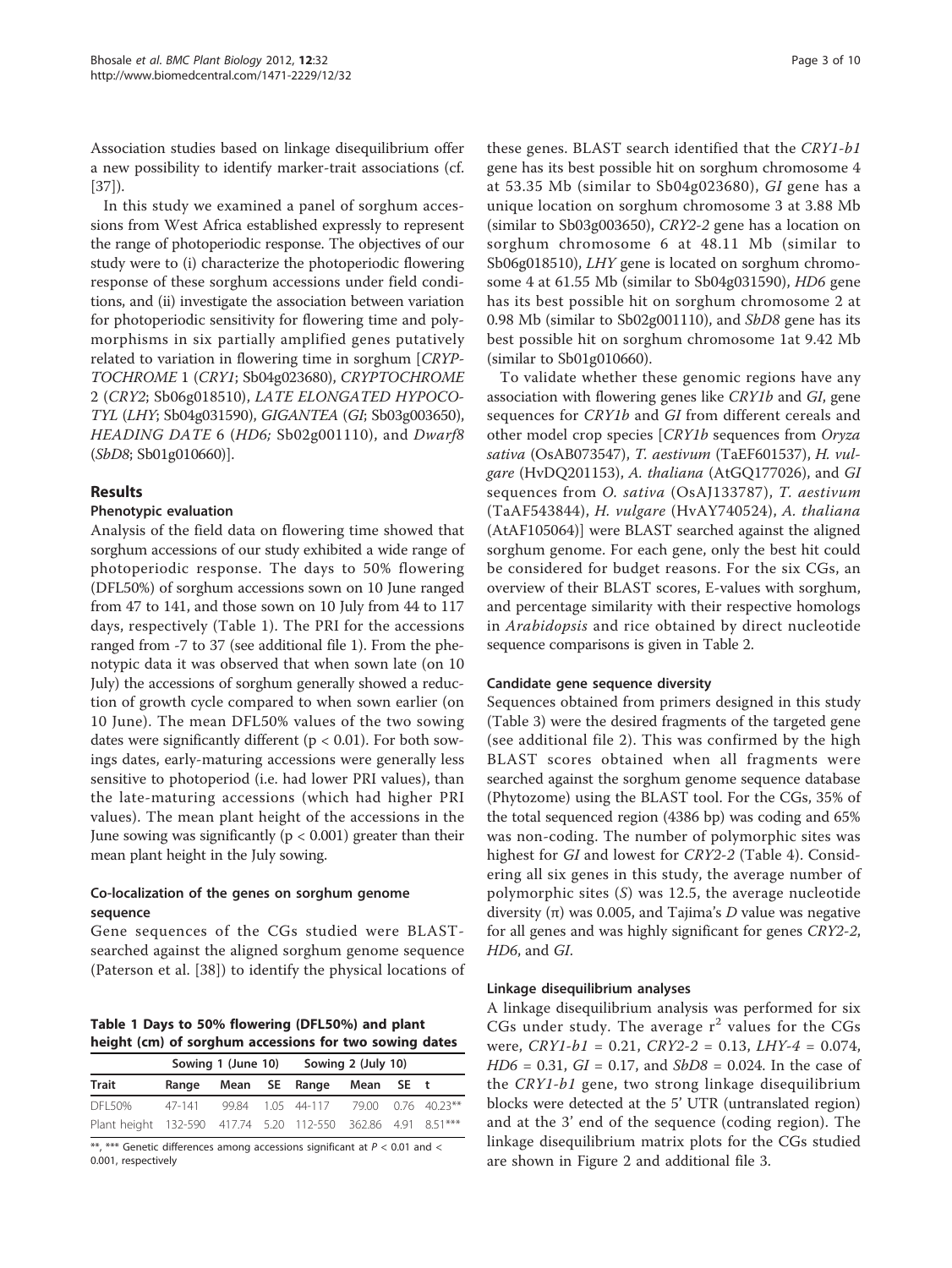| Gene      | Predicted<br>size (bp) | Fragment<br>size (bp) | % of gene<br>targeted | <b>BLAST</b> score<br>sorghum | E value       | Similarity<br>Arabidopsis % | Homologous<br>At locus | Similarity<br>rice % | Homologous<br>Os locus |
|-----------|------------------------|-----------------------|-----------------------|-------------------------------|---------------|-----------------------------|------------------------|----------------------|------------------------|
| $CRY1-b1$ | 3954                   | 726                   | 18                    | 1236.4                        |               | 38                          | NM 116961              | 50                   | AB073546               |
| $CRY2-2$  | 3971                   | 657                   |                       | 1160.9                        |               | 57                          | AY05744                | 53                   | AJ298877               |
| SbD8      | 2653                   | 531                   | 27                    | 910.0                         |               | 56                          | NM 105306              | 82                   | AB262980               |
| Hd6       | 6454                   | 807                   | 3                     | 425.1                         | $6.2^{e-117}$ | 46                          | ATHCK2B                | 52                   | AB036788               |
| GI        | 8589                   | 960                   |                       | 1703.1                        |               | 57                          | NM 102124              | 83                   | AJ133787               |
| $IHY-4$   | 2110                   | 706                   | 25                    | 1322.0                        |               | 37                          | NM 001197953           | -65                  | NM 001067567           |

<span id="page-3-0"></span>Table 2 Sorghum candidate genes studied, their predicted and amplified sizes in base pairs,% of gene targeted, BLAST scores and E values with sorghum, their percentage similarities with homologous loci in Arabidopsis thaliana (At) and rice (Os) obtained by direct nucleotide sequence comparisons

# Association analyses with candidate genes

Association analyses were performed for all polymorphic sites in all six genes sequenced. Significant  $(p)$ = 0.05) associations were found between PRI and several polymorphic sites within CGs CRY1-b1 and GI (Table [5](#page-6-0) and additional file [4\)](#page-7-0). The SNP722 in CRY1 b1 (change of nucleotide base from T to A) and SNP888 in GI (change of nucleotide base from T to C) showed effects on PRI of -4.2 and +8 days, respectively. A negative effect on PRI means that the difference in flowering time between the June and July sowing dates was reduced (i.e., photoperiod sensitivity is reduced), whereas a positive effect on PRI indicates that the difference in flowering time was increased (i.e., photoperiod sensitivity is increased).

# **Discussion**

#### Photoperiod sensitivity

The variability for photoperiod sensitivity observed in this panel of sorghum accessions was very large, ranging from highly insensitive varieties (no change in vegetative period) to highly sensitive (with a 37-day reduction in vegetative cycle induced by the 30-day delay in sowing: from 10 June to 10 July). The accessions that matured earlier in both sowings were mostly the least photoperiod-sensitive ones

| Table 3 Sorghum candidate genes studied, their primer |  |
|-------------------------------------------------------|--|
| sequences, and primer melting temperatures $(T_m)$    |  |

| Candidate genes | $T_{m}$                         | Forward primer sequences $(5' \rightarrow 3')$<br>Reverse primer sequences $(5' \rightarrow 3')$ |
|-----------------|---------------------------------|--------------------------------------------------------------------------------------------------|
| $CRY1-b1$       | 58°C<br>$60^{\circ}$ C          | ACAACCCAGACTCGCATAG<br>GAGGGATCGAACCGTAGAG                                                       |
| $CRY2-2$        | 54°C<br>56°C                    | ACCITGITICICCGITCC<br>CITCITGCAGICTGGCITT                                                        |
| $IHY-4$         | $52^{\circ}C$<br>$48^{\circ}$ C | CCCTTGACATTGACATAC<br>CATTGATTCCCACTTGA                                                          |
| HD6             | 58°C<br>$64^{\circ}$ C          | GATTACTGCCATTCACAAGG<br>GAAGCTCAGGWCCCTTGAAGTA                                                   |
| Gl              | 58°C<br>58°C                    | <b>TCCGCTTCAGCCACCTAC</b><br>CTGCCAGAGCAATGAGACAA                                                |
| SbD8            | 60°C<br>54°C                    | GACGACAAGGATGAGGAGC<br>CGAGGTGGCGATGAGC                                                          |

(having lower PRI values, see additional file [1](#page-7-0)). Earlierflowering accessions made the transition from vegetative growth to generative growth before the day-length reached the critical photoperiods required to induce flowering in the later-flowering photoperiod-sensitive accessions. For accessions flowering comparatively late in the June planting, the critical photoperiod significantly reduced flowering time when they were sown under decreasing daylength conditions in July. This was clearly demonstrated by significantly lower mean DFL50% of the July sowing compared to the mean DFL50% of June sowing in these late, photoperiod-sensitive accessions. This reduction in mean DFL50% comes with its consequence, as the mean plant height of the accessions in the July sowing was significantly lower than their mean plant height in the June sowing. Similar observations on reduction in vegetative growth resulting from decreasing day-length conditions were made by Folliard et al. [[39](#page-9-0)] on a guinea sorghum cultivar, where total number of leaves was reduced by half when it was sown at four different sowing dates. The diversity of photoperiod response of our panel of accessions made it an appropriate choice for association analysis for candidate flowering genes.

#### Linkage disequilibrium analyses

The linkage disequilibrium measure  $r^2$  ranged from 0.024 to 0.21 for the CGs in our study. The mean  $r^2$  of 0.18 was comparable to the study on sorghum [[40](#page-9-0)] reporting  $r^2 > 0.1$  but lower than the previous study on barley [[41\]](#page-9-0) which reported  $r^2 > 0.4$ . The variability in the range of  $r^2$  estimates observed in our study can be due to the fact that linkage disequilibrium estimates vary according to the target genomic region as well as number of polymorphic sites [[42,43](#page-9-0)]. Furthermore, because of limited coverage (small fragment size) of the CGs studied, it seems inappropriate to describe the decay of linkage disequilibrium along each CG. Full length sequencing of the studied and additional important photoperiod CGs will be necessary to describe patterns of linkage disequilibrium in the sorghum flowering time gene network.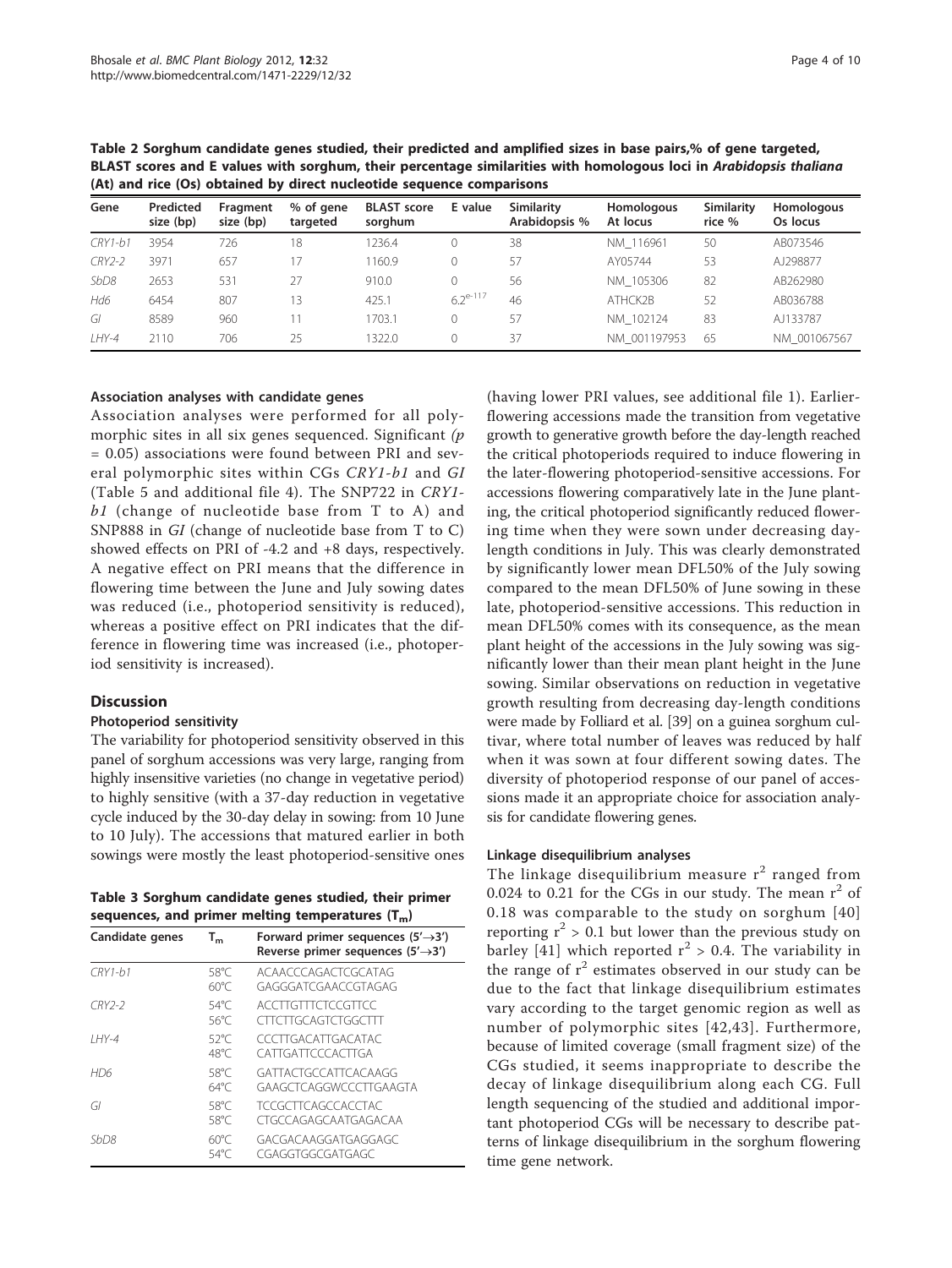| Gene      | Fragment size (bp) | Predicted gene size (bp) | % gene targeted |                | π     | Tajima's D |
|-----------|--------------------|--------------------------|-----------------|----------------|-------|------------|
| $CRY1-b1$ | 726                | 3954                     | 18              | '5             | 0.002 | $-1.50$    |
| $CRY2-2$  | 657                | 3971                     |                 |                | 0.001 | $-2.67**$  |
| SbD8      | 528                | 2653                     | 20              | $\overline{4}$ | 0.002 | $-1.27$    |
| HD6       | 804                | 6454                     | 13              | 6              | 0.011 | $-2.62***$ |
| GI        | 960                | 8589                     |                 | 42             | 0.001 | $-2.72***$ |
| $LHY-4$   | 706                | 2110                     | 34              | 6              | 0.012 | $-1.75$    |

<span id="page-4-0"></span>Table 4 Sequence diversity of genes CRY1-b1, CRY2-2, SbD8, HD6, GI, and LHY-4 in sorghum

For each gene, the total predicted size and the size of amplified fragment, S number of polymorphic sites, π the pairwise nucleotide diversity and Tajima's D value are reported; \*\*, \*\*\* significant at  $P < 0.01$  and  $< 0.001$ , respectively

#### Population structure and association analysis

The CGs chosen for this study were selected on the basis of comparative genomic studies on photoperiodic flowering time genes in A. thaliana and rice [[44-46\]](#page-9-0). From these studies it was evident that the respective genes have a high degree of similarity in structure and function between the latter two species.

Using software STRUCTURE to infer population structure, and employing Evanno's method to estimate the number of subgroups, our sorghum germplasm panel could be divided into two subgroups [\[47\]](#page-9-0). Race as well as the geographical origin of the accessions, played a role in the population structure of these sorghum accessions. We used a mixed-model method for association analysis that takes into account population structure as well as kinship information. This model has proven to yield better results in association studies compared to models ignoring these factors [\[48,49](#page-9-0)]. The marker-phenotype association analysis was carried out using values of PRI for each accession. The field experiments were conducted in one year (2007) and at one location. Significant genotype  $\times$  year interactions for measures of photoperiod-sensitive flowering response might occur in multi-location trials over years; however, the sorghum accessions of our study have been observed previously for their photoperiodic behavior over years and therefore some background information on their photoperiod response was known.

Out of the six genes analyzed, we detected in fragments of genes CRY1-b1 and GI several polymorphic sites that were significantly ( $p < 0.05$ ) associated with PRI variation in our sorghum panel. The first two candidate genes considered in our study were CRY1-b1 and CRY2-2. In plants, cryptochromes and phototropins [\[50](#page-9-0)] are the two types of blue light/UV-A receptors important for plant photomorphogenesis. In A. thaliana, CRY1 mainly functions in de-etiolation [[51\]](#page-9-0), while CRY2 plays a role in the regulation of photoperiodic flowering [[52\]](#page-9-0). Hirose et al. [[53](#page-9-0)] showed that over-expression of OsCRY1 in rice resulted in enhanced responsiveness to blue light, suggesting that OsCRY1 is a regulator of photomorphogenesis, similar to AtCRY1. Like AtCRY2, OsCRY2 is also involved in the promotion of flowering time in rice [\[53](#page-9-0)].

But it was also shown that sub-cellular localization of AtCRY2 does not change in response to blue light [[54](#page-9-0)]. In our analysis, we did not find any significant associations of the CRY2-2 gene with PRI but several polymorphisms in the CRY1-b1 gene were significantly associated with PRI, where the most important polymorphisms showed an effect on PRI value of up to -4.2 days (Table [5\)](#page-6-0).

The CRY1 gene sequence in sorghum (SbCRY1) has three important domains namely i) DNA photolyase binding a light harvesting cofactor [[54](#page-9-0)], ii) FAD (flavin adenine dinucleotide) binding domain of the DNA photolyase - involved in energy harness of blue light [\[55](#page-9-0)], and iii) blue/ultraviolet-sensing protein C terminal - this domain is found in association with two previous domains in eukaryotes [\[56](#page-9-0)]. Our BLAST results showed that the CRY1-b1 gene fragment that we analyzed was located between the first domain (DNA photolyase) and the beginning of second domain (FAD domain) of the SbCRY1 gene. The SNP at position 722 in CRY1-b1 was therefore located in the domain of the DNA photolyase located at the N-terminal domain of SbCRY1. In A. thaliana, it was shown that the N-terminal domain of the CRY1 gene was essential for blue light reception [[57\]](#page-9-0). This domain catalyzes the repair of photo-damage to the light-harvesting apparatus resulting from ultraviolet irradiation. Photolyases and cryptochromes are related flavoproteins that bind FAD. Photolyases harness the energy of blue light and cryptochromes (CRY1 and CRY2) mediate blue light-induced gene expression [[58](#page-9-0)]. Therefore the effect of the SNP at position 722 at the N-terminal in our SbCRY1-b1 sequence suggested that the change in nucleotide base from T to A (Table [5](#page-6-0)) might play an important role in blue light reception in sorghum. This observation can be supported by the fact that in wheat the N-terminal domain of  $TaCRY1$  contains a sequence signal important for its nuclear export. Therefore, a detailed analysis of SbCRY1 comparing its N-terminal domain with its C-terminal domain might reveal their exact roles in photomorphogenesis.

In addition to CRY1-b1, we found several polymorphic sites in the sorghum GI gene homolog to be significantly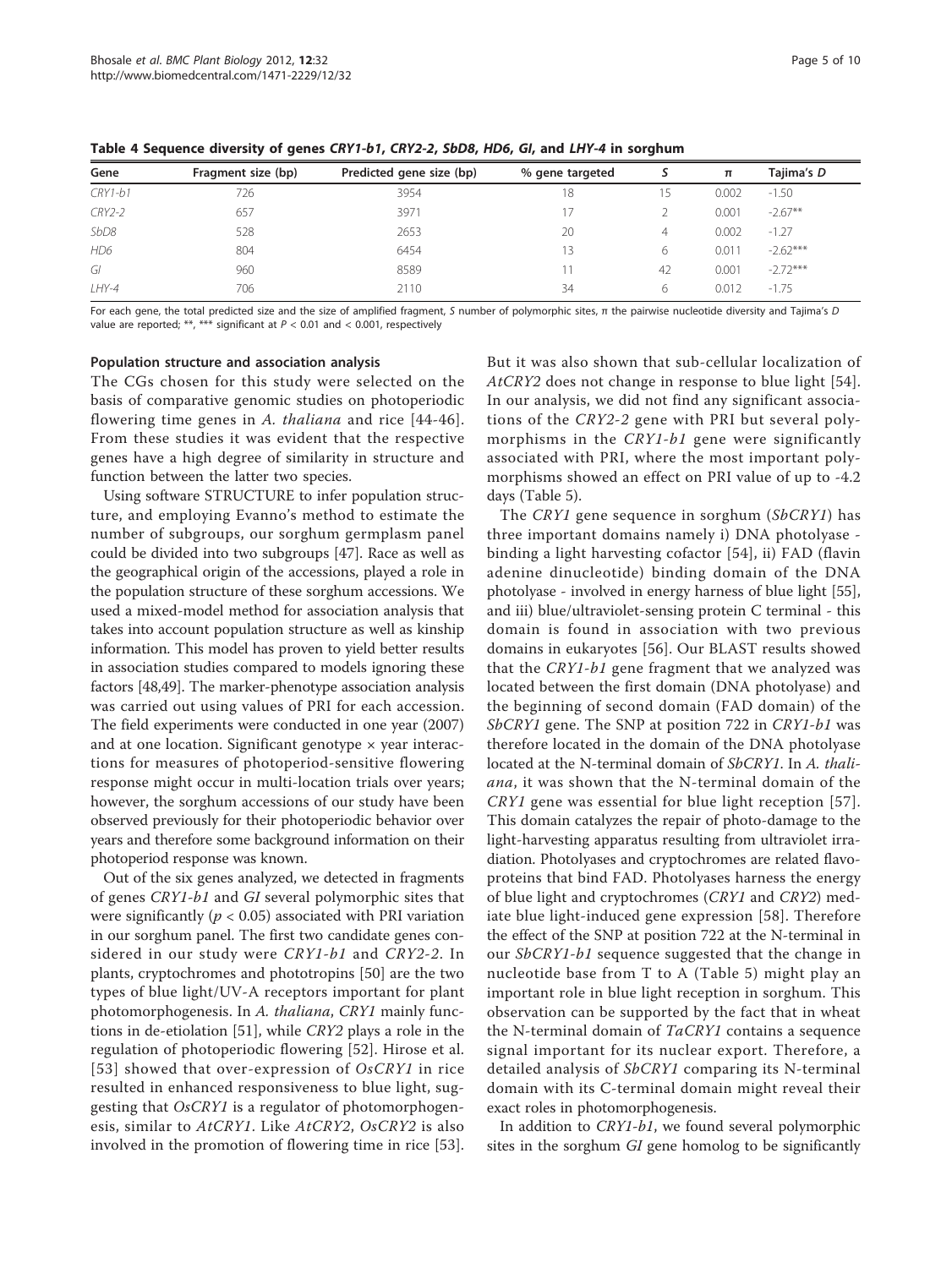<span id="page-5-0"></span>

associated with PRI, with the largest effect on PRI of about 8 days (Table [5\)](#page-6-0). Hayama et al. ([[59](#page-9-0),[60\]](#page-9-0)) reported that in rice, rather than promoting flowering, OsGI expression results in the suppression of flowering under LD. It has been proposed that genetic mechanisms of photoperiodic control in rice are similar to those in A.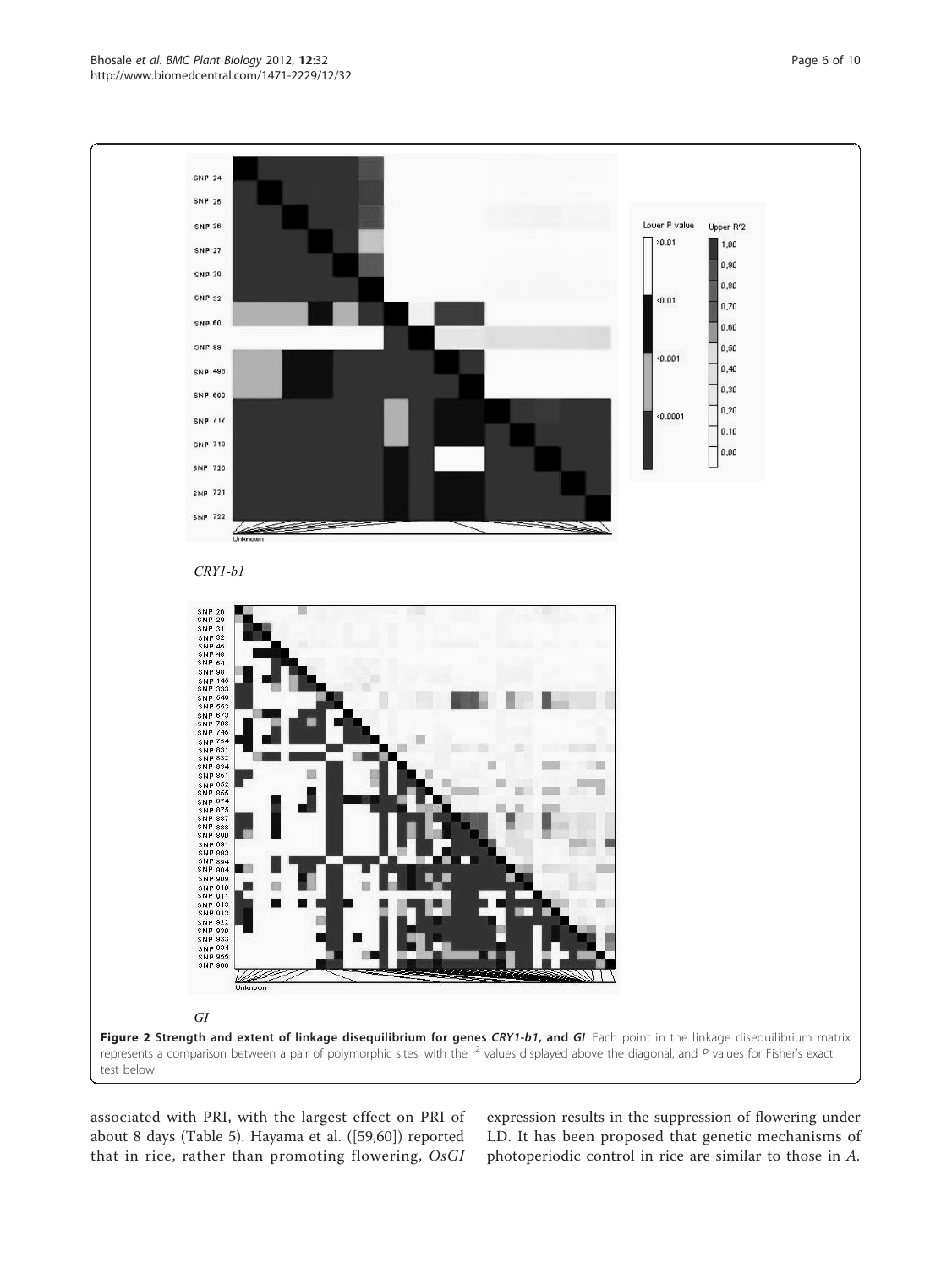| Gene      | Polymorphism  | Change of allele state | Type of change | AE (davs) | SE (AE) |       |
|-----------|---------------|------------------------|----------------|-----------|---------|-------|
| $CRY1-b1$ | <b>SNP722</b> | _A                     | aa             | $-4.20$   | .51     | 0.006 |
| GI        | <b>SNP888</b> |                        | aa             | $+7.98$   | 2.90    | 0.008 |
|           | indel904      | J                      |                | $+7.25$   | 2.64    | 0.008 |
| GI        | <b>SNP909</b> | ್_ು                    | aa             | $+7.38$   | 2.07    | 0.001 |

<span id="page-6-0"></span>**Table 5** Significant ( $P < 0.05$ ) marker-phenotype associations for genes CRY1-b1 and GI in sorghum

Note: For change of allele state, 0 denotes the absence and 1 denotes the presence of an indel.

Type of change caused by polymorphism as aa: amino acid substitution or fs: frame-shift mutation, AE: allele effect, SE: standard error of the allelic effect, P: Pvalue of allelic effect

thaliana, but vary in downstream signaling of GI, at the regulation of FT. In LD conditions, CO promotes flowering through FT activation in A. thaliana and conversely represses FT and flowering in rice, which is a SD plant [[60](#page-9-0)]. Similar to the observations in rice [[59](#page-9-0),[60\]](#page-9-0), the positive allele effect on PRI observed in this study (Table 5) indicates that SbGI enhances photoperiodic response to SD conditions in sorghum, i.e., SbGI shortens the time to sorghum flowering in the later July sowing which is more exposed to SD conditions, while in the June sowing (initially more exposed to LD conditions), SbGI delays sorghum flowering. Therefore, detailed investigation by comparison of accessions grown under SD and LD conditions would be necessary to determine the exact mode of action of the GI gene homolog in sorghum. Tajima's D values for the gene fragments sequenced in our study were negative (Table [4](#page-4-0)) with three genes (CRY2-2, HD6, and GI) having significantly negative values. Possible reasons for negative Tajima's D values (obvious through large numbers of low frequency variants) may be, firstly, that the sorghum accessions of our study originated from different geographical regions and had little common history. Secondly, it has been suggested that population structure existing among the ancestral populations as a result of multiple domestications and introgressions from wild relatives could give rise to negative Tajima's D values (see [[61\]](#page-9-0)). Thirdly, the negative Tajima's D values might indicate that the gene fragments used in our study may have been subjected to adaptive selection as variation in flowering time may confer adaptive advantages in sorghum (see [[62\]](#page-9-0)).

#### Conclusions

When looking at the flowering time gene network as a whole, purifying selection is found in both coding and non-coding DNA regions [[63,64\]](#page-9-0). The sorghum sequence dataset of our study is in agreement with this observation. Certainly, conclusions can be drawn from Tajima's D estimates found in our study about natural selection affecting the studied sorghum genomic regions. However, in our study the number of genes as well as the size of the each CG fragment studied was small for effectively

capturing the signature of selection on photoperiodic flowering time genes. It will be necessary to characterize the entire flowering time gene network in sorghum to know how selection has shaped the photoperiod pathway of flowering time and thus helped sorghum to adapt to climatic zones with different day-length conditions.

To utilize the SNPs identified to be significantly associated with PRI in our study, molecular markers could be designed based on coinciding endonuclease restriction sites which in turn could be used to create cleaved amplified polymorphic sequence (CAPS) markers [[65](#page-9-0)]. Furthermore, functional markers could be created directly from the significant SNPs. These markers can thus serve as powerful tools for MAS in sorghum to identify accessions or segregants having specific sensitivities to photoperiod.

#### Methods

#### Plant material and phenotypic evaluation

Our study was based on 219 inbred accessions of sorghum mainly of the Guinea race (additional file [1\)](#page-7-0), which were grown at the International Crops Research Institute for the Semi-Arid Tropics (ICRISAT) research station at Samanko, Mali in 2007 [[47\]](#page-9-0). The entire panel of accessions was shown on two dates  $(10^{th})$  June and 10<sup>th</sup> of July, respectively) flanking the summer solstice, with two replications each. DFL50% was recorded for each plot as the date when 50% of the plants had at least half of the panicle in anthesis (Table [1\)](#page-2-0). Plant heights of the accessions were measured for both sowings dates. The photoperiod response index (PRI) for each accession was considered as the number of days difference in mean DFL50% between the  $1<sup>st</sup>$  sowing and 2<sup>nd</sup> sowing and was calculated using following formula:

PRI = DFL50% 1 − DFL50% 2

where  $DFL50\%$ <sub>1</sub> and  $DFL50\%$ <sub>2</sub> are the mean days to 50% flowering observed for the first sowing date and second sowing date, respectively, with all DFL50% values expressed in days after sowing. Values close to zero indicate non-photoperiod-sensitive flowering (stable vegetative period); values close to 30 (the difference between the first and second sowing dates) or even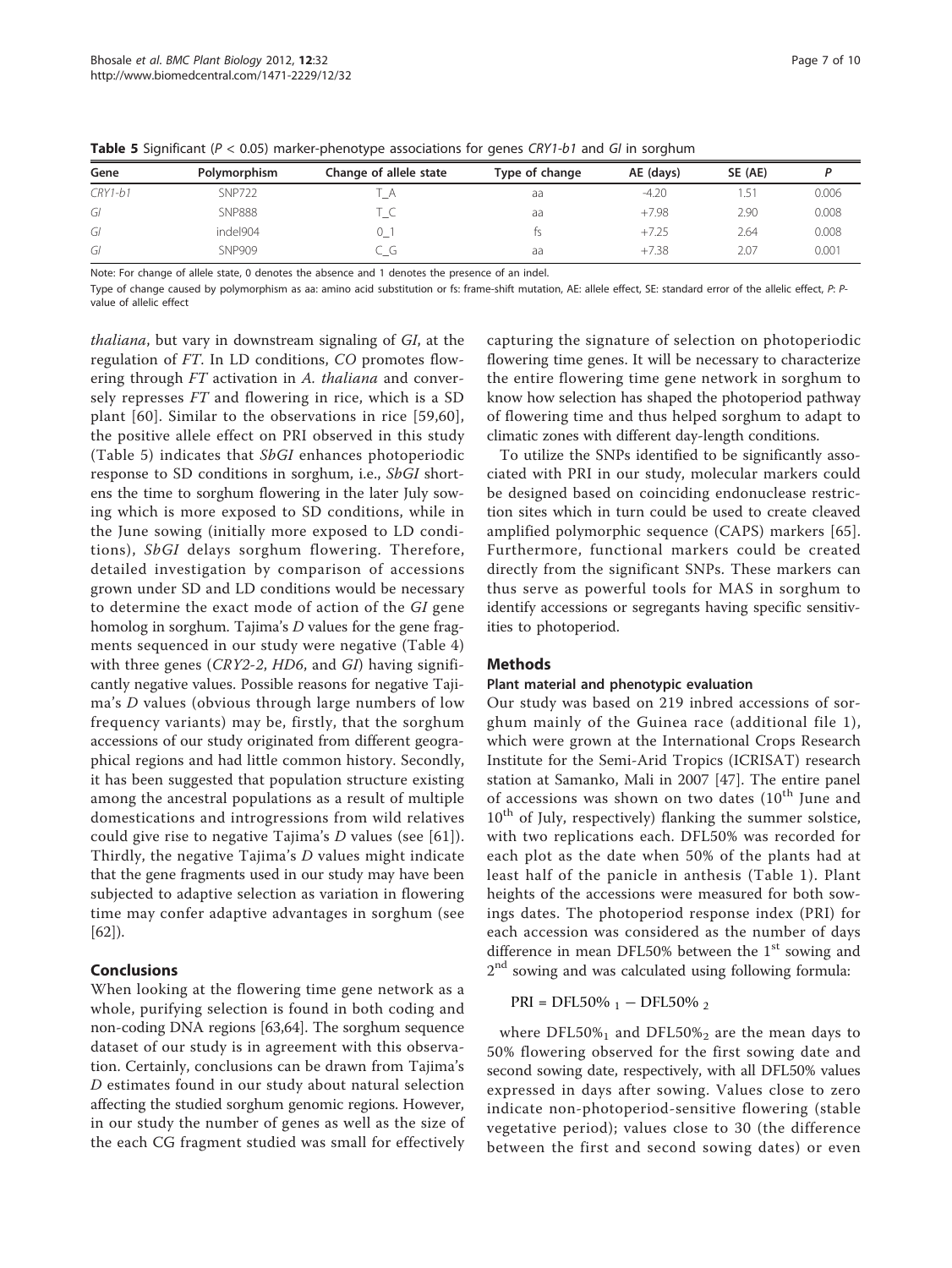<span id="page-7-0"></span>higher indicate high sensitivity to photoperiod (sharp shortening of the vegetative period with the later sowing date, and its associated shorter photoperiods).

#### Candidate gene sequencing

Primers were designed for the desired regions in CGs CRY1 (fragment designation: CRY1-b1), CRY2 (fragment designation: CRY2-2), LHY (fragment designation: LHY-4), GI, HD6, and SbD8 [[66](#page-9-0)] based on sequences published in public databases (NCBI and Phytozome) using Primer Premier Software (Premier Biosoft International, Palo Alto, CA, USA). The amplified regions of the CGs were selected on the basis of best possible primer combinations (with minimum secondary structures such as primer dimers and hairpins) and with optimum product size. Primer sequences and their respective melting temperatures are given in Table [3.](#page-3-0) Besides these six CGs, primers were also designed for partial amplification of other potentially important photoperiod genes such as Phytochrome A, B and C. Because of the lack of polymorphisms within the amplified fragments, these genes were not considered for further analysis. PCR reactions were performed and PCR products were sequenced by QIAGEN (Hilden, Germany). The gene fragments were sequenced by an easy read sequencing service using ABI BigDye Terminator 3.1 chemistry on a capillary automatic sequencing device (3730xl ABI 96; Applied Biosystems/Applera, Darmstadt, Germany). In our study, the best sequencing results by the easy read sequencing service were obtained for the fragment sizes ± 800 base pairs. Therefore, the CGs included in our study were partially amplified to fit in this range. The sequences obtained were manually checked for allele calling errors and edited manually by using software Chromas [[67\]](#page-9-0). The gained nucleotide sequence data were deposited in the NCBI GenBank under the following accession numbers: CRYPTOCHROME 1 (CRY1; Sb04g0 23680; [NCBI GenBank accession number: [JQ350839\]](http://www.ncbi.nih.gov/entrez/query.fcgi?db=Nucleotide&cmd=search&term=JQ350839)), CRYPTOCHROME 2 (CRY2; Sb06g018510; [GenBank: [JQ350840](http://www.ncbi.nih.gov/entrez/query.fcgi?db=Nucleotide&cmd=search&term=JQ350840)]), LATE ELONGATED HYPOCOTYL (LHY; Sb04g031590; [GenBank: [JQ350844](http://www.ncbi.nih.gov/entrez/query.fcgi?db=Nucleotide&cmd=search&term=JQ350844)]), GIGANTEA (GI; Sb03g003650;[GenBank: [JQ350842](http://www.ncbi.nih.gov/entrez/query.fcgi?db=Nucleotide&cmd=search&term=JQ350842)]), HEADING DATE 6 (HD6; Sb02g001110; [GenBank: [JQ350843\]](http://www.ncbi.nih.gov/entrez/query.fcgi?db=Nucleotide&cmd=search&term=JQ350843)), and Dwarf8 (SbD8; Sb01g010660; [GenBank: [JQ350841](http://www.ncbi.nih.gov/entrez/query.fcgi?db=Nucleotide&cmd=search&term=JQ350841)]).

For further analysis of the sequenced genes, multiple alignments of the sequences were done by using software program ClustalW2 [\[68\]](#page-9-0). For CGs, the number of polymorphic sites (S), pairwise nucleotide diversity  $(\pi)$ , and Tajima's D [[69](#page-9-0)] values, were computed using DnaSP [\[70](#page-9-0)]. For the CGs, the linkage disequilibrium matrix plots (Fig-ure [2](#page-5-0) and additional file 2) of  $r^2$  (squared correlation coefficient) values against the pair-wise physical distance between polymorphic sites were obtained with software TASSEL [[71\]](#page-9-0).

#### Page 8 of 10

#### Association analyses

The population structure of the diversity panel was previously determined by the software STRUCTURE (Bhosale et al. [[47](#page-9-0)]) and its Q matrix employed herein for association analysis. This was done by setting the number of subgroups from 1 to 20 with five runs, allowing for the admixture, correlated allele frequencies and no recombination information. For each run of STRUCTURE, the burn-in time as well as the iteration number for the Markov chain Monte Carlo algorithm was set to 100,000.

The QK method described by Yu et al. [[48](#page-9-0)] was used for detection of marker-phenotype associations:

$$
M_{ip} = \mu + \sum Q_{iu} v_u + a_p + \overline{g_i} + e_{ip}
$$

where  $M_{ip}$  is the adjusted entry mean of the  $i^{\text{th}}$  sorghum inbred carrying the  $p^{\text{th}}$  allele,  $\mu$  is an intercept term,  $v_u$  the effect of the  $u^{\text{th}}$  column of the population structure matrix Q,  $a_p$  the effect of allele p,  $g_i$  the genetic effect of the  $i<sup>th</sup>$  sorghum inbred in addition to  $a_p$ , and  $e_{ip}$  is the residual [\[49\]](#page-9-0). The variances of the random effects  $g = \{g_1, ..., g_{219}\}\$  and  $e = \{e_{1, 1}, ..., e_{209, 2}\}\$  were assumed to be var  $(g) = 2K\sigma_{\overline{g}}^2$  and var  $(e) = I\sigma_r^2$ , where K was a  $219 \times 219$  matrix of kinship coefficients that define the degree of genetic covariance between all pairs of entries and was calculated using SPAGeDi [[72\]](#page-9-0). Estimates of  $\sigma_{\overline{g}}^2$ , the genetic variance and  $\sigma_r^2$ , the residual variance, were obtained by REML. All mixed-model calculations were performed with ASReml release 2.0 [[73\]](#page-9-0).

#### Additional material

[Additional file 1: L](http://www.biomedcentral.com/content/supplementary/1471-2229-12-32-S1.XLS)ist of sorghum accessions, days to 50% flowering (DFL50%) for June and July sowings, their photoperiod response indices (PRIs), races and countries of origin.

[Additional file 2: A](http://www.biomedcentral.com/content/supplementary/1471-2229-12-32-S2.DOC)mplified fragments of sorghum candidate genes blasted against sorghum genome database.

[Additional file 3: S](http://www.biomedcentral.com/content/supplementary/1471-2229-12-32-S3.DOC)trength and extent of linkage disequilibrium for genes CRY2-2, SbD8, HD6, and LHY4. Each point in the linkage disequilibrium matrix represents a comparison between a pair of polymorphic sites, with the  $r^2$  values displayed above the diagonal, and  $P$ values for Fisher's exact test below.

[Additional file 4: A](http://www.biomedcentral.com/content/supplementary/1471-2229-12-32-S4.DOC)ssociation of genes CRY1-b1, CRY2-2, SbD8, GI, HD6, and LHY4 with photoperiod response index (PRI) in sorghum.

#### List of abbreviations

PRI: Photoperiod response index; SNPs: Single nucleotide polymorphisms; CRY1-b1: CRYPTOCHROME 1; GI: GIGANTEA; WCA: Western and Central Africa; SD: Short-day; LD: Long-day; CCA1: CIRCADIAN CLOCK ASSOCIATED1; LHY: LATE ELONGATED HYPOCOTYL; TOC1: TIMING OF CAB EXPRESSION1; CO: CONSTANS; FT: FLOWERING LOCUS T; CGs: Candidate genes; HD6: HEADING DATE 6; SbD8: Dwarf8; DFL50%: Days to 50% flowering; UTR: Untranslated region; FAD: Flavin adenine dinucleotide; CAPS: Cleaved amplified polymorphic sequence; ICRISAT: International Crops Research Institute for the Semi-Arid Tropics.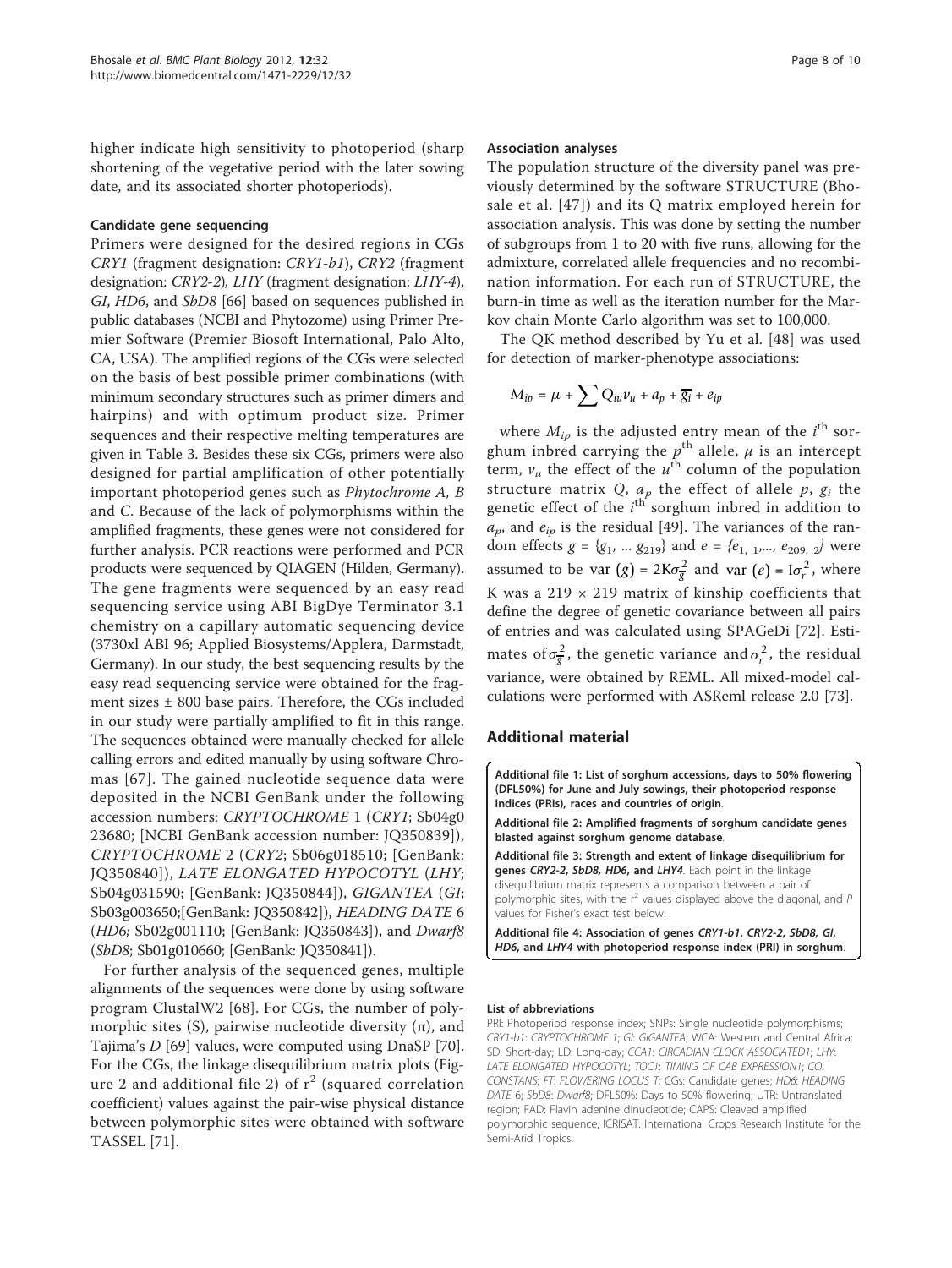#### <span id="page-8-0"></span>Acknowledgements

This research was funded by the Federal Ministry for Economic Cooperation and Development, Germany (ICRISAT/GTZ Project No. 05.7860.9-001.00), with additional support from the United Sorghum Checkoff Program (USA, to A.H. P.) and the CGIAR Generation Challenge Program (to AHP and CTH). The authors sincerely thank the team at ICRISAT-Mali for successfully conducting the sorghum field trial and for the data collection, and the laboratory staff at University of Hohenheim for their continuous assistance during the entire molecular work of this project. The authors also thank Yves Vigouroux for providing HD6 primers. This paper is dedicated to the memory of Dr. Heiko K. Parzies (1959-2011) who saw through to the completion of the project.

#### Author details

<sup>1</sup>Institute of Plant Breeding, Seed Science, and Population Genetics, University of Hohenheim, 70593 Stuttgart, Germany. <sup>2</sup>Max Planck Institute for Plant Breeding Research, 50829 Köln, Germany. <sup>3</sup>International Crops Research Institute for the Semi-Arid Tropics (ICRISAT) - Bamako, BP 320 Bamako, Mali. <sup>4</sup>ICRISAT - Sadoré, BP 12404 Niamey, Niger. <sup>5</sup>ICRISAT - Patancheru, Hyderabad 502324, Andhra Pradesh, India. <sup>6</sup>Plant Genome Mapping Laboratory, University of Georgia, Athens GA 30602, USA. <sup>7</sup>U.S. Dept. of Agriculture, Agricultural Research Service, Tropical Agriculture Research Station, 2200 P.A. Campos Ave., Mayaguez P.R. 00680, Puerto Rico.

#### Authors' contributions

HKP, BIGH designed and HKP and AEM supervised the research; FR and EW conducted the field trials, SUB conducted the molecular work and BS and SUB analyzed the data. PR, CTH, AP and HC identified locations of CGs in the sorghum genome and extensively revised the manuscript. SUB, HKP, BS, BIGH, PR, CTH and FR wrote the manuscript. All authors except HKP read and approved the final manuscript.

#### Competing interests

The authors of the manuscript entitled 'Association analysis of photoperiodic flowering time genes in west and central African sorghum [sorghum bicolor (L.) Moench]', declare that they have no competing interests.

#### Received: 17 June 2011 Accepted: 7 March 2012 Published: 7 March 2012

#### References

- Niangado O: The state of millet diversity and its use in West Africa. In Broadening the Genetic Base of Crop Production. Edited by: Cooper HD, Spillane C, Hodgin T. Rome: IPGRI/FAO; 2001:147-157.
- 2. Vaksman M, Traoé S, Niangado O: [Le photopériodisme des sorghos](http://www.ncbi.nlm.nih.gov/pubmed/22399726?dopt=Abstract) [africains.](http://www.ncbi.nlm.nih.gov/pubmed/22399726?dopt=Abstract) Agriculture et Dévélopment 1996, 9:13-18.
- 3. Clerget B, Dingkuhn M, Gozé E, Rattunde HFW, Ney B: [Variability of](http://www.ncbi.nlm.nih.gov/pubmed/18230624?dopt=Abstract) [phyllochron, plastochron and rate of increase in height in photoperiod](http://www.ncbi.nlm.nih.gov/pubmed/18230624?dopt=Abstract)[sensitive Sorghum varieties.](http://www.ncbi.nlm.nih.gov/pubmed/18230624?dopt=Abstract) Ann Bot 2008, 101:579-594.
- 4. Haussmann BIG, Boureima SS, Kassari IA, Moumouni KH, Boubacar A: Two mechanisms of adaptation to climate variability in West African pearl millet landraces - a preliminary assessment. SAT eJournal 2007, 3(1)[[http://](http://ejournal.icrisat.org/.) [ejournal.icrisat.org/.](http://ejournal.icrisat.org/.)].
- 5. Garner WW, Allard HA: Effect of the relative length of day and night and other factors of the environment on growth and reproduction in plants. J Agric Res 1920, 18:553-606.
- 6. Thomas B, Vince-Prue B: Photoperiodism in Plants. 2 edition. California: Academic; 1997.
- 7. Mouradov A, Cremer F, Coupland G: Control of flowering time: interacting pathways as a basis for diversity. Plant Cell 2002, 14(Suppl 1):111-130.
- 8. Simpson GG, Dean C: [Arabidopsis, the Rosetta stone of flowering time?](http://www.ncbi.nlm.nih.gov/pubmed/11951029?dopt=Abstract) Science 2002, 296:285-289.
- 9. Izawa T, Takahashi Y, Yano M: [Comparative biology comes into bloom:](http://www.ncbi.nlm.nih.gov/pubmed/12667866?dopt=Abstract) [Genomic and genetic comparison of flowering pathways in rice and](http://www.ncbi.nlm.nih.gov/pubmed/12667866?dopt=Abstract) [Arabidopsis.](http://www.ncbi.nlm.nih.gov/pubmed/12667866?dopt=Abstract) Curr Opin Plant Biol 2003, 6:113-120.
- 10. Henderson IR, Dean C: [Control of Arabidopsis flowering: the chill before](http://www.ncbi.nlm.nih.gov/pubmed/15289433?dopt=Abstract) [the bloom.](http://www.ncbi.nlm.nih.gov/pubmed/15289433?dopt=Abstract) Development 2004, 131:3829-3838.
- 11. Bäurle I, Dean C: [The timing of developmental transitions in plants.](http://www.ncbi.nlm.nih.gov/pubmed/16713560?dopt=Abstract) Cell 2006, 125:655-664.
- 12. Bünning E: Die endogene Tagesrhythmik als Grundlage der photoperiodischen Reaktion. Ber Dtsch Bot Ges 1936, 54:590-607.

Page 9 of 10

- 13. Devlin PF, Kay SA: [Cryptochromes are required for phytochrome](http://www.ncbi.nlm.nih.gov/pubmed/11148293?dopt=Abstract) [signaling to the circadian clock but not for rhythmicity.](http://www.ncbi.nlm.nih.gov/pubmed/11148293?dopt=Abstract) Plant Cell 2000, 12:2499-2510.
- 14. Nakamichi N, Kita M, Niinuma K, Ito S, Yamashino T, Mizoguchi T, Mizuno T: Arabidopsi [clock-associated Pseudo-Response Regulators PRR9, PRR7 and](http://www.ncbi.nlm.nih.gov/pubmed/17504813?dopt=Abstract) [PRR5 coordinately and positively regulate flowering time through the](http://www.ncbi.nlm.nih.gov/pubmed/17504813?dopt=Abstract) [canonical CONSTANS-dependent photoperiodic pathway.](http://www.ncbi.nlm.nih.gov/pubmed/17504813?dopt=Abstract) Plant Cell Physiol 2007, 48:822-832.
- 15. Suarez-Lopez P, Wheatley K, Robson F, Onouchi H, Valverde F, Coupland G: [CONSTANS mediates between the circadian clock and the control of](http://www.ncbi.nlm.nih.gov/pubmed/11323677?dopt=Abstract) [flowering in Arabidopsis.](http://www.ncbi.nlm.nih.gov/pubmed/11323677?dopt=Abstract) Nature 2001, 410:1116-1120.
- 16. Imaizumi T, Kay S: [Photoperiodic control of flowering: not only by](http://www.ncbi.nlm.nih.gov/pubmed/17035069?dopt=Abstract) [coincidence.](http://www.ncbi.nlm.nih.gov/pubmed/17035069?dopt=Abstract) Trends Plant Sci 2006, 11:550-558.
- 17. Corbesier L, Vincent C, Jang S, Fornara F, Fan Q, Searle I, Giakountis A, Farrona S, Gissot L, Turnbull C, Coupland G: [FT protein movement](http://www.ncbi.nlm.nih.gov/pubmed/17446353?dopt=Abstract) [contributes to long-distance signaling in floral induction of](http://www.ncbi.nlm.nih.gov/pubmed/17446353?dopt=Abstract) Arabidopsi. Science 2007, 316:1030-1033.
- 18. Tamaki S, Matsuo S, Wong HL, Yokoi S, Shimamoto K: [Hd3a protein is a](http://www.ncbi.nlm.nih.gov/pubmed/17446351?dopt=Abstract) [mobile flowering signal in rice.](http://www.ncbi.nlm.nih.gov/pubmed/17446351?dopt=Abstract) Science 2007, 316:1033-1036.
- 19. Zeevaart JAD: Physiology of flower formation. Annu Rev Plant Physiol 1976, 27:321-348.
- 20. Quinby JR: Fourth maturity gene locus in sorghum. Crop Sci 1966, 6:516-518.
- 21. Rooney WL, Aydin S: Genetic control of a photoperiod-sensitive response in Sorghum bicolo (L.) Moench. Crop Sci 1999, 39:397-400.
- 22. Kouressy M, Niangado O, Dembélé T, Vaksmann M, Trouche G, Reyniers FN: La sélection de sorghos photopériodiques. In Le Futur des Céréales Photopériodiques pour une Production Durable en Afrique Tropicale Semi-Aride. Edited by: Bacci L, Reyniers FN. Montpellier: CeSIA/CIRAD; 1998:247-262.
- 23. Aydin S, Rooney WL, Miller FR: Identification and characterization of the Ma5 and Ma6 maturity loci in sorghum. Proceedings of the International Conference on Genetic Improvement of Sorghum and Pearl Millet: 22-27 September 1996 Lubbock, USA; 1997, 641-642, INTSORMIL and ICRISAT.
- 24. Childs KL, Cordonnier-Pratt MM, Pratt LH, Morgan PW: [Genetic regulation](http://www.ncbi.nlm.nih.gov/pubmed/16668953?dopt=Abstract) [of development in](http://www.ncbi.nlm.nih.gov/pubmed/16668953?dopt=Abstract) Sorghum bicolo. VII.  $m_3^R$  $m_3^R$  [flowering mutant lacks a](http://www.ncbi.nlm.nih.gov/pubmed/16668953?dopt=Abstract) [phytochrome that predominates in green tissue.](http://www.ncbi.nlm.nih.gov/pubmed/16668953?dopt=Abstract) Plant Physiol 1992, 99:765-770.
- 25. Lin YR, Schertz KF, Paterson AH: [Comparative analysis of QTLs affecting](http://www.ncbi.nlm.nih.gov/pubmed/8536986?dopt=Abstract) [plant height and maturity across the Poaceae, in reference to an](http://www.ncbi.nlm.nih.gov/pubmed/8536986?dopt=Abstract) [interspecific sorghum population.](http://www.ncbi.nlm.nih.gov/pubmed/8536986?dopt=Abstract) Genetics 1995, 141:391-411.
- 26. Paterson AH, Lin YR LZ, Schertz KF, Doebley JF, Pinson SRM, Liu SC, Stansel JW, Irvine JE: [Convergent domestication of cereal crops by](http://www.ncbi.nlm.nih.gov/pubmed/17821643?dopt=Abstract) [independent mutations at corresponding genetic loci.](http://www.ncbi.nlm.nih.gov/pubmed/17821643?dopt=Abstract) Science 1995, 269:1714-1718.
- 27. Childs KL, Miller FR, Cordonnier-Pratt MM, Pratt LH, Morgan PW, Mullet JE: The Sorghum bicolo [photoperiod sensitive gene, Ma3, encodes a](http://www.ncbi.nlm.nih.gov/pubmed/9046599?dopt=Abstract) [phytochrome B.](http://www.ncbi.nlm.nih.gov/pubmed/9046599?dopt=Abstract) Plant Physiol 1997, 113:611-619.
- 28. Pao CI, Morgan PW: [Genetic regulation of development in](http://www.ncbi.nlm.nih.gov/pubmed/16665069?dopt=Abstract) Sorghum bicolo[. I. Role of the maturity genes.](http://www.ncbi.nlm.nih.gov/pubmed/16665069?dopt=Abstract) Plant Physiol 1986, 82:575-580.
- 29. Childs KL, Lu JL, Mullet JE, Morgan PW: [Genetic regulation of](http://www.ncbi.nlm.nih.gov/pubmed/12228479?dopt=Abstract) development in Sorghum bicolo[. X. Greatly attenuated photoperiod](http://www.ncbi.nlm.nih.gov/pubmed/12228479?dopt=Abstract) [sensitivity in a phytochrome-deficient sorghum possessing a biological](http://www.ncbi.nlm.nih.gov/pubmed/12228479?dopt=Abstract) [clock but lacking a R-HIR.](http://www.ncbi.nlm.nih.gov/pubmed/12228479?dopt=Abstract) Plant Physiol 1995, 108:345-351.
- 30. Murphy RL, Klein RR, Morishige DT, Brady JA, Rooney WL, Miller FR, Dugas DV, Klein PE, Mullet JE: Coincident light and clock regulation of pseudoresponse regulator protein 37 (PRR37) controls photoperiodic flowering in sorghum. PNAS 2011, doi: 10.1073/pnas.1106212108.
- 31. Bhattramakki D, Dong J, Chhabra AK, Hart GE: [An integrated SSR and RFLP](http://www.ncbi.nlm.nih.gov/pubmed/11195353?dopt=Abstract) [linkage map of Sorghum bicolor \(L.\) Moench.](http://www.ncbi.nlm.nih.gov/pubmed/11195353?dopt=Abstract) Genome 2000, 43:988-1002.
- 32. White GM, Hamblin MT, Kresovich S: [Molecular evolution of the](http://www.ncbi.nlm.nih.gov/pubmed/14963106?dopt=Abstract) [phytochrome gene family in sorghum: changing rates of synonymous](http://www.ncbi.nlm.nih.gov/pubmed/14963106?dopt=Abstract) [and replacement evolution.](http://www.ncbi.nlm.nih.gov/pubmed/14963106?dopt=Abstract) Mol Biol Evol 2004, 21:716-723.
- 33. Ramu P, Deshpande SP, Senthilvel S, Jayashree B, Billot C, Deu M, Reddy LA, Hash CT: In silico mapping of important genes and markers available in the public domain for efficient sorghum breeding. Mol Breeding 2010, 26:409-418.
- 34. Kumar LS: [DNA markers in plant improvement: an overview.](http://www.ncbi.nlm.nih.gov/pubmed/14538138?dopt=Abstract) Biotechnol Adv 1999, 17:143-182.
- 35. Collard BCY, Jahufer MZZ, Brouwer JB, Pang ECK: An introduction to markers, quantitative trait loci (QTL) mapping and marker assisted